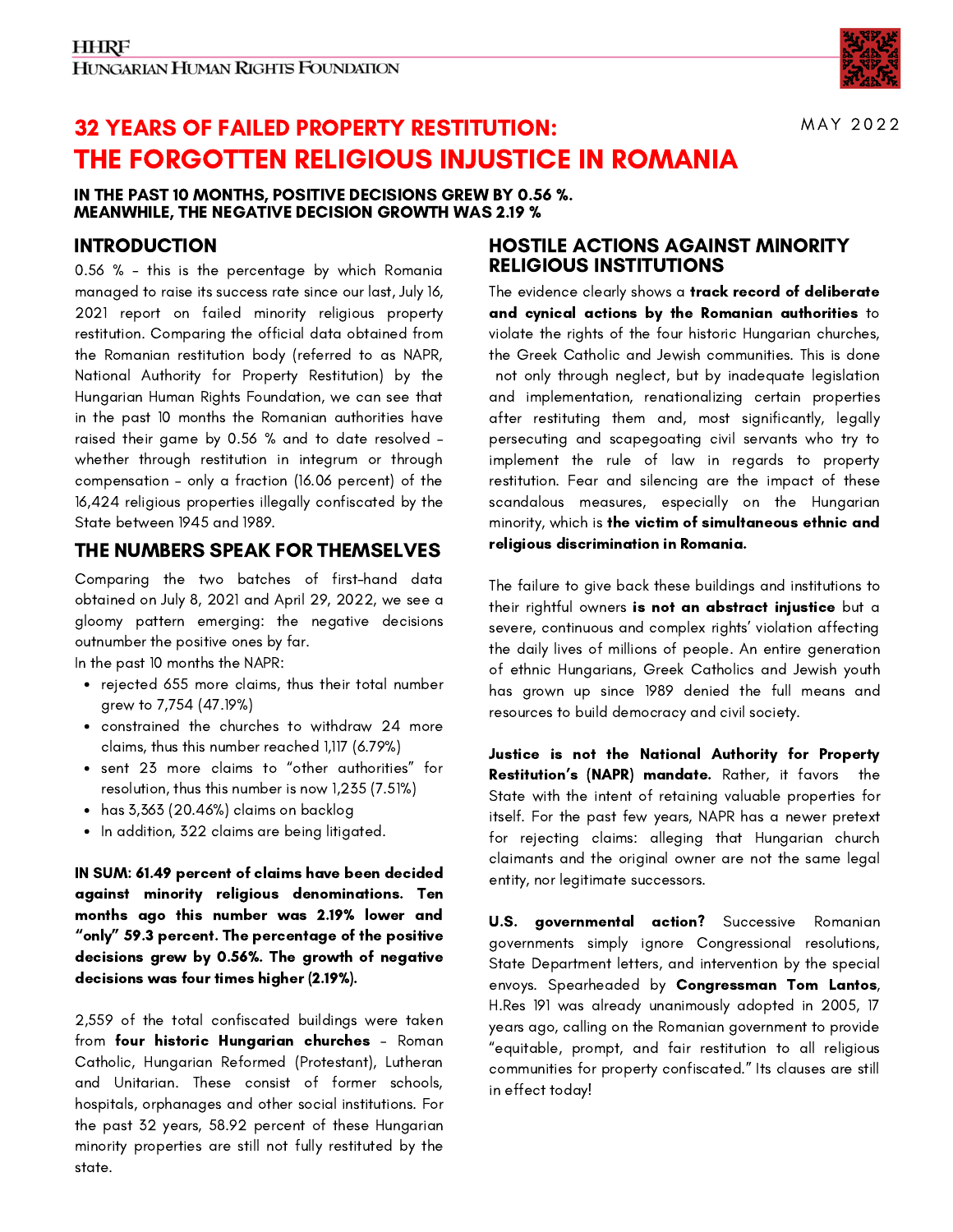#### THE PERSECUTION OF RELIGIOUS LEADERS AND CIVIL SERVANTS CARRYING OUT THEIR DUTIES

#### HUNGARIAN ROMAN CATHOLIC SCHOOL IN TÂRGU MUREȘ

In May 2022, the Romanian Supreme Court upheld a decision to dissolve the Hungarian Roman Catholic High School in the city of Târgu Mureș/Marosvásárhely. Romanian extremist organizations had twice brought suit against the reconstituted institution first established in 1702, and nationalized by the communists in 1948. Restituted on paper, in 2004, the church has never been able to take full possession of its property. The local court dissolved the reconstituted institution in 2017 after a legal challenge by the county prefect representing the national government. Hope arose in 2018 when a Hungarian-Romanian bilateral agreement was reached on the school, and an August ministerial decree allowed the school, as well as a Romanian Orthodox Theological Lyceum in Timisoara/Temesvár to be established. The recent Supreme Court decision clearly discriminates against Hungarians since there have been no legal challenges to the Romanian-language school.

#### WESSELÉNYI REFORMED HIGH SCHOOL

On August 24, 2021, the latest intimidation attempt aimed to halt the Hungarian Reformed Church's legal battle to reclaim the Wesselényi Reformed High School in Zalău/Zilah, the regional Prosecutor's Office initiated criminal proceedings against Romania's two Reformed bishops: István Cs**ű**ry, Bishop of Királyhágómellék Diocese and Béla Kató, Bishop of the Transylvanian Diocese. Both high prelates were summoned to the Zilah prosecutor's office on suspicion of falsifying documents, giving bribes and misusing a forged document, charges they categorically deny.

The restitution process was perversely confused by the charge against the two Bishops, sending a clear message to everyone involved that reclaiming nationalized church properties is an extremely dangerous endeavor in Romania.

After 19 years, the fate of the property is back to square one. The NAPR refused to return the school building, so the decision was challenged by the Diocese. The church lost the case, but later the Supreme Court nullified the original verdict and sent the case back for retrial. On December 2, 2021 the Court of Appeals in Cluj-Napoca ruled in favor of the church but on January 3, 2022 the Zalău/Zilah Mayor's Office appealed this decision, thus the case has returned to the Supreme Court.

*The case of the Wesselényi High School is linked on numerous levels to a similar institution a couple of hundred of miles to the East: the Székely Mikó Protestant High School in Sfântu Gheorghe/Sepsiszentgyörgy.*

Attila Markó, an ethnic Hungarian and former Member of the Romanian Parliament, was falsely charged with "official abuse of power" for deciding to return the Székely Mikó Protestant High School to its rightful owner, the Hungarian Reformed Church. The building had been confiscated from the Church in 1948 and the decision to return it was straight-forward. Nevertheless, in June 2012, the court sentenced three members of the NAPR involved in the decision - **Attila Markó**, Tamás Marosán and Silviu Clim — to three years of imprisonment. Due to this, Mr. Markó was forced to resign from the Romanian Parliament. Several Members of Congress wrote to Secretary Kerry on their behalf in 2013 and 2014, to no avail.

> Mr. Markó was forced to resign from the Romanian Parliament.



# SZÉKELY MIKÓ HIGH SCHOOL

On November 22, 2018 the Romanian Supreme Court ruled for the state and renationalized the Hungarian Protestant High School in the town of Sfântu Gheorghe, leaving the European Court of Human Rights as the only recourse for justice. For the fourth time in 70 years, this property has been stolen from its rightful owner, setting a dangerous and chilling legal precedent in the country:

First nationalized in 1948, the NAPR restored the property in 2000 to the Church. Nationalized again in 2012 after the State began criminal proceedings, the courts took the school away from the Church, and sentence the 3 members of the NAPR for their decision 12 years prior. In 2016, it was nationalized for the third time. In 2018, the Romanian Supreme Court denied the rightful owner's appeal, thus nationalizing the institution for the fourth time.